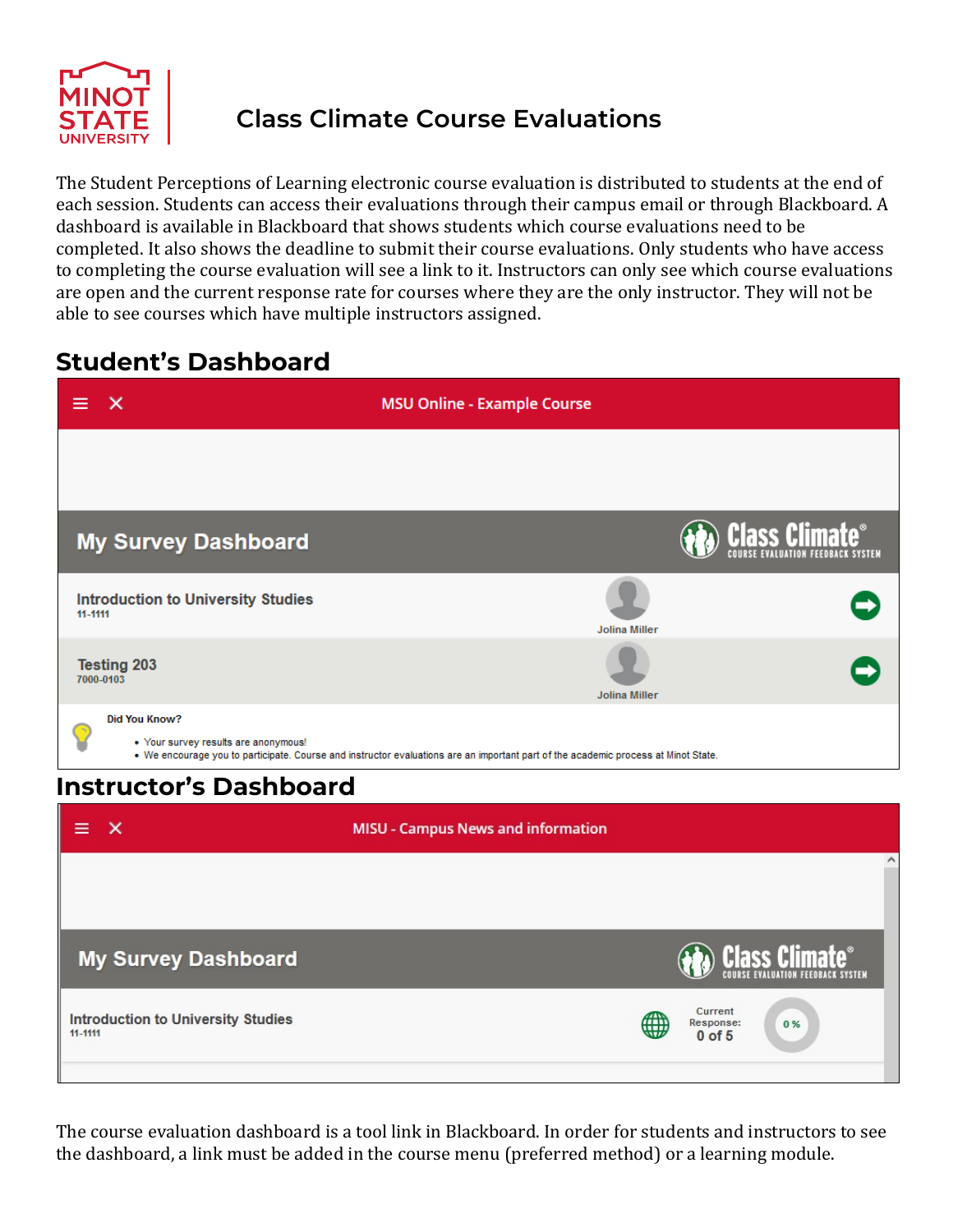## **Option 1: Adding a link to the Course Menu (preferred method)**

- 1. In Edit Mode, click on the plus sign to Add a Menu Item in the Course Menu on the left
- 2. Click on Tool Link



- 3. Enter a Name for the link
- 4. From the Type menu, select Course Evaluations and Surveys
- 5. Select Available to Users

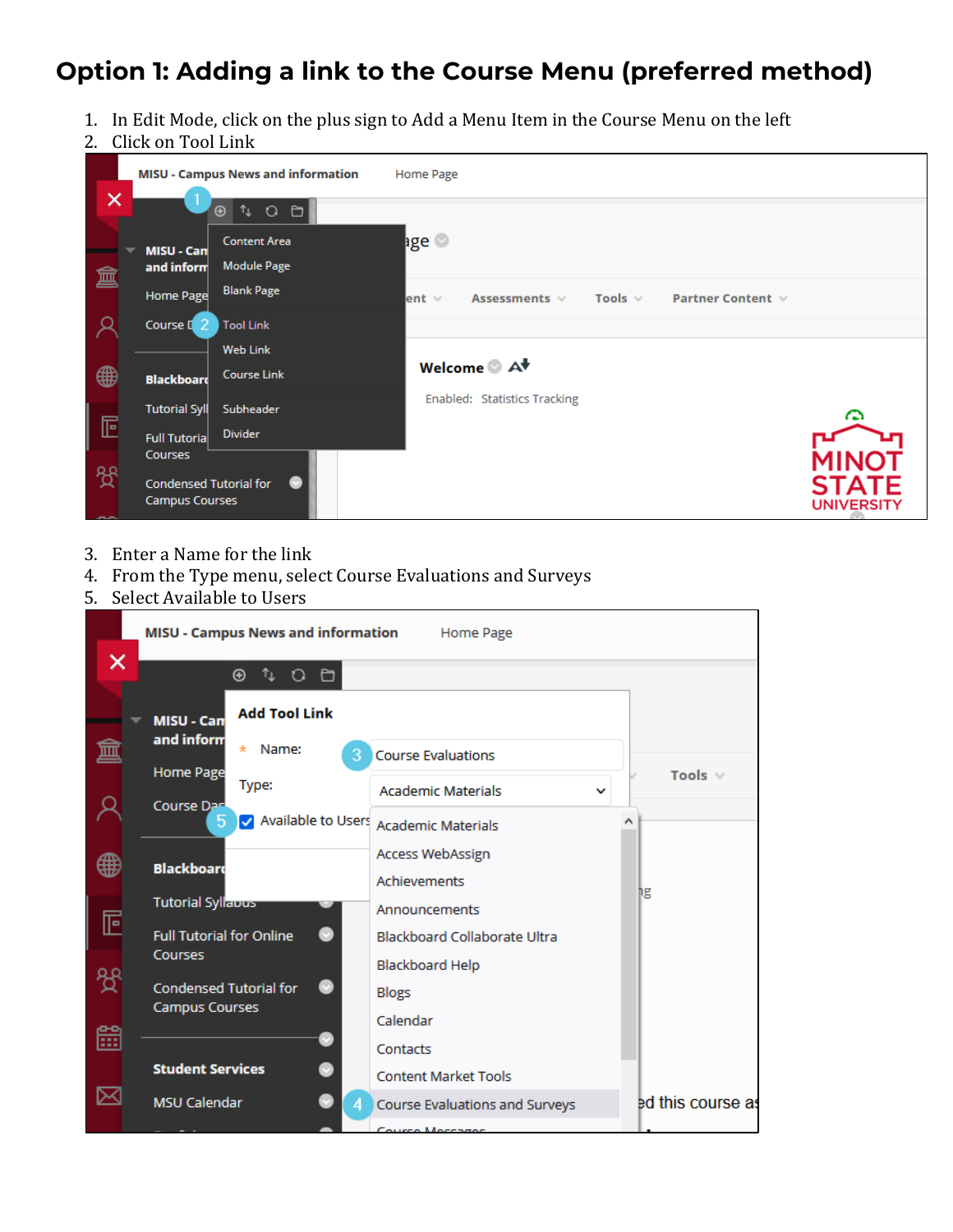This adds a link to the Course Evaluation dashboard at the bottom of the Course Menu. You can drag the link up or down depending on where you want to place it.

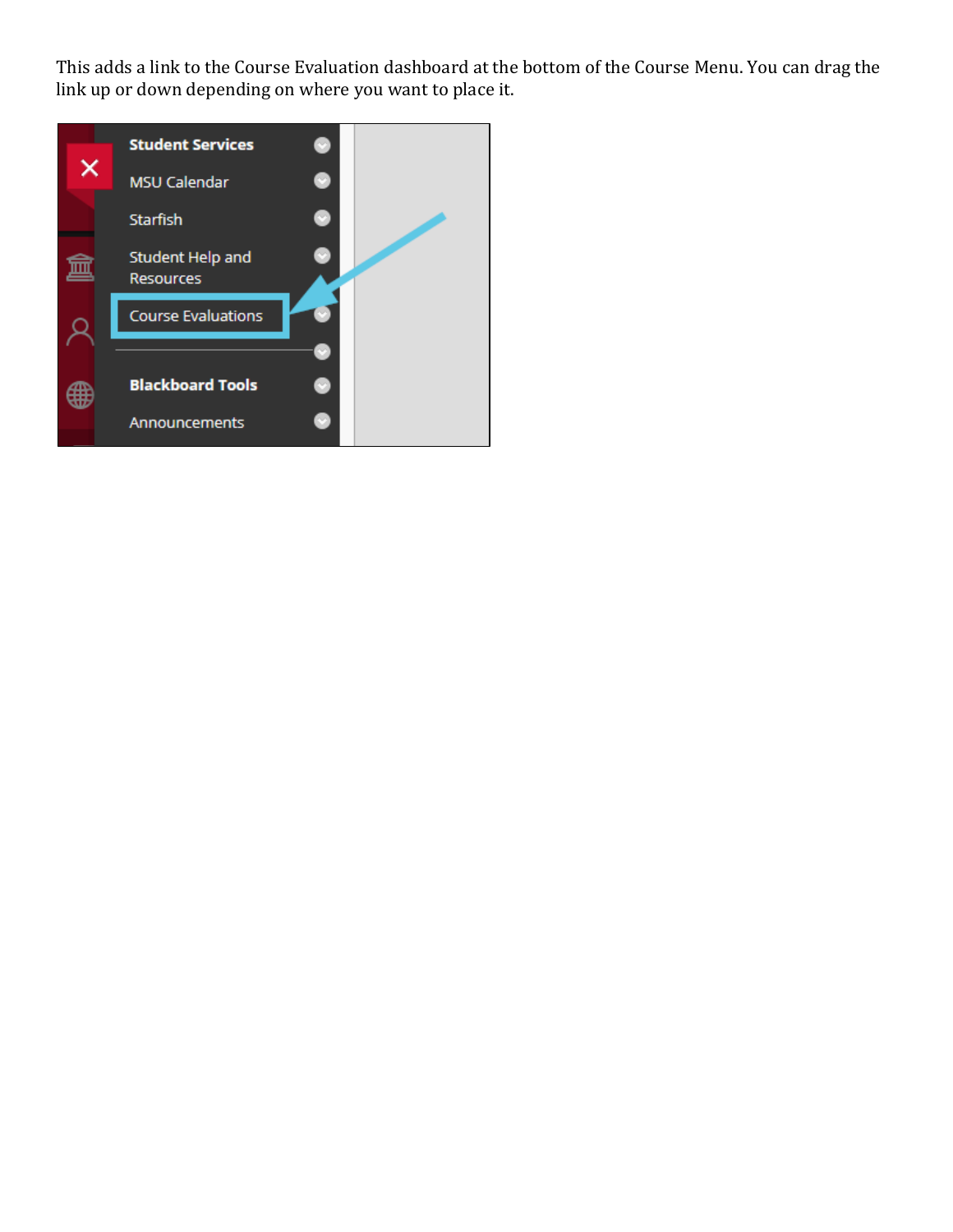# **Option 2: Adding a link in a learning module**

- 1. In Edit Mode, click on the Tools menu
- 2. Click on More Tools
- 3. Click on Course Evaluations and Surveys

| Taking Quizzes and Tests <sup>@</sup>                                                |                                                                     |                                    |                                                              |                                                         |  |
|--------------------------------------------------------------------------------------|---------------------------------------------------------------------|------------------------------------|--------------------------------------------------------------|---------------------------------------------------------|--|
| Assessments<br>Tools $\vee$<br><b>Build Content</b> $\vee$<br>Partner Content $\vee$ |                                                                     | ŤJ.<br><b>Discover Content</b>     |                                                              |                                                         |  |
|                                                                                      | <b>Accessing Tests and</b>                                          | <b>Discussion Board</b>            | <b>Academic Materials</b>                                    | McGraw-Hill Higher Education                            |  |
| œ                                                                                    | You can access a test or d<br>contents of a unit along wit          | Blogs<br>Journals                  | Access WebAssign<br><b>Achievements</b>                      | My Grades<br>OneNote Class Notebook                     |  |
|                                                                                      | to find it, enter that area of<br>below. You will click on Clid     | Wikis<br>Groups                    | Announcements<br><b>Blackboard Collaborate Ultra</b>         | Portfolios Homepage<br><b>Purchase Course Materials</b> |  |
|                                                                                      | ↷                                                                   | <b>Tools Area</b><br>Achievements  | <b>Blackboard Help</b><br>Calendar                           | Research and Adopt Course<br><b>Materials</b>           |  |
|                                                                                      | <b>Table of Contents</b>                                            | <b>TK20 Coursework</b>             | Contacts                                                     | Roster<br>Simple Syllabus                               |  |
|                                                                                      | $\mathbb{I}$ $\mathbb{I}$ $\mathbb{N}$<br>Mord Module 1 Learning Ob | GoReact<br><b>Follett Discover</b> | <b>Content Market Tools</b><br><b>Course Evaluations and</b> | SmartEvals - Tool                                       |  |
|                                                                                      | Word Module 1 Creating Do<br>Mord Module 1 Notes - PDF              | <b>McGraw-Hill Content</b>         | Surveys                                                      | <b>Smarthinking MiSU</b>                                |  |
|                                                                                      | M Word Module 1 Independen<br>Word Module 2 Learning Of             |                                    | <b>Course Messages</b>                                       | Starfish                                                |  |
|                                                                                      | My Word Module 2 Editing Do                                         | <b>More Tools</b>                  | Digication                                                   | Tasks                                                   |  |
|                                                                                      | M Word Module 2 Notes - PDF<br>Word Module 2 Independen             |                                    | Email                                                        | <b>UND - SELFI</b>                                      |  |
|                                                                                      | M Word Module 3 Learning Ob<br>Fh Word Module 3 Formatting          |                                    | <b>Follett Discover</b>                                      | <b>UND - SELFI Instructor</b>                           |  |

#### 4. Enter a Link Name

| <b>Create Link: Course Evaluations and Surveys</b>                                                                                                                                                                                                                                                                                                                                                          |  |
|-------------------------------------------------------------------------------------------------------------------------------------------------------------------------------------------------------------------------------------------------------------------------------------------------------------------------------------------------------------------------------------------------------------|--|
| * Indicates a required field.                                                                                                                                                                                                                                                                                                                                                                               |  |
| <b>LINK INFORMATION</b><br><b>Link Name</b><br>$\star$                                                                                                                                                                                                                                                                                                                                                      |  |
| Course Evaluations and Surveys<br>4<br>$\mathbf{r}$ 1<br>$\mathbf{1}$ $\mathbf{1}$ $\mathbf{1}$ $\mathbf{1}$ $\mathbf{1}$ $\mathbf{1}$ $\mathbf{1}$ $\mathbf{1}$ $\mathbf{1}$ $\mathbf{1}$ $\mathbf{1}$ $\mathbf{1}$ $\mathbf{1}$ $\mathbf{1}$ $\mathbf{1}$ $\mathbf{1}$ $\mathbf{1}$ $\mathbf{1}$ $\mathbf{1}$ $\mathbf{1}$ $\mathbf{1}$ $\mathbf{1}$ $\mathbf{1}$ $\mathbf{1}$ $\mathbf{$<br>$\mathbf{A}$ |  |

- 5. Make sure Available is set to Yes
- 6. Click on Submit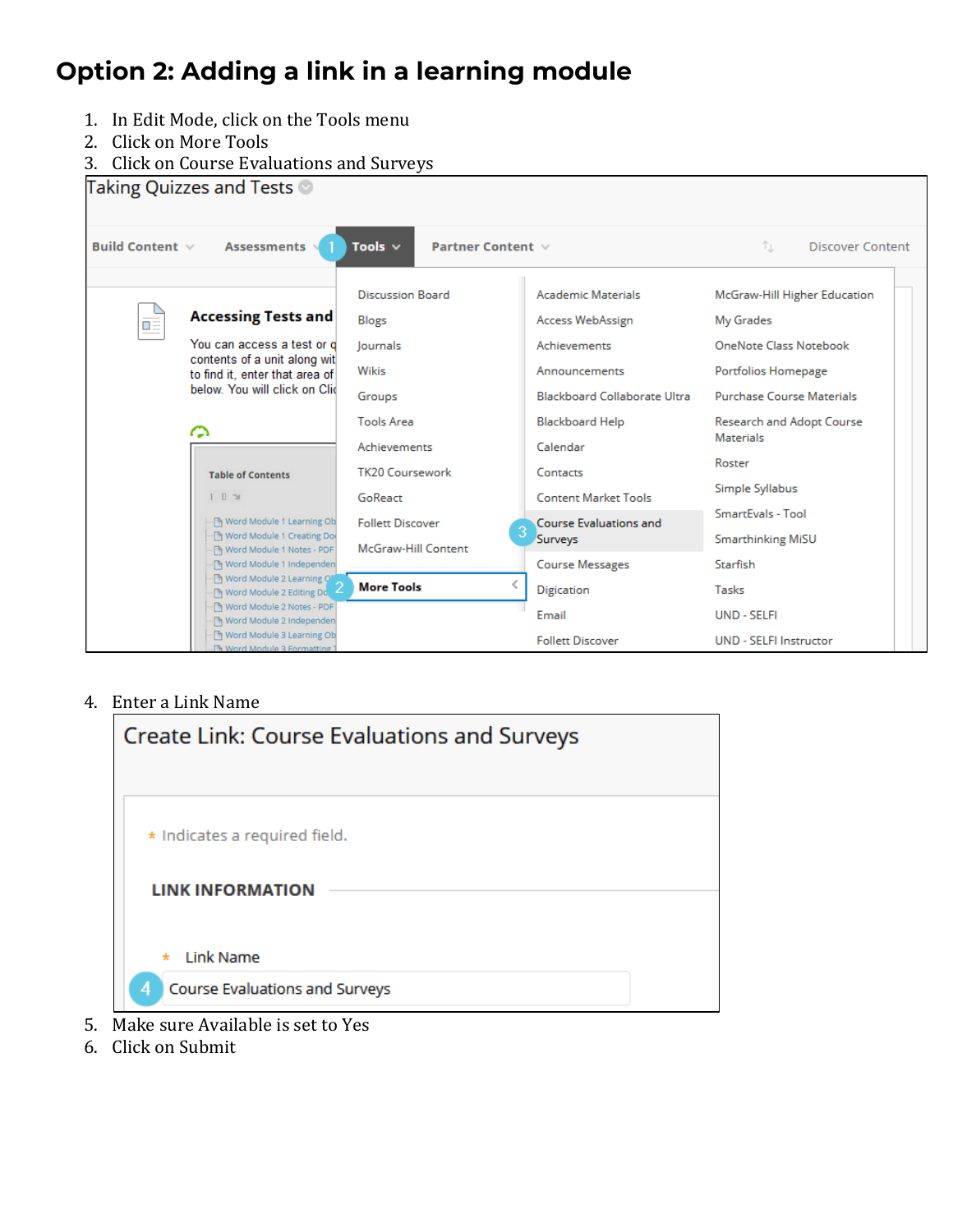### This adds a link to the Course Evaluation dashboard at the bottom of the learning module.